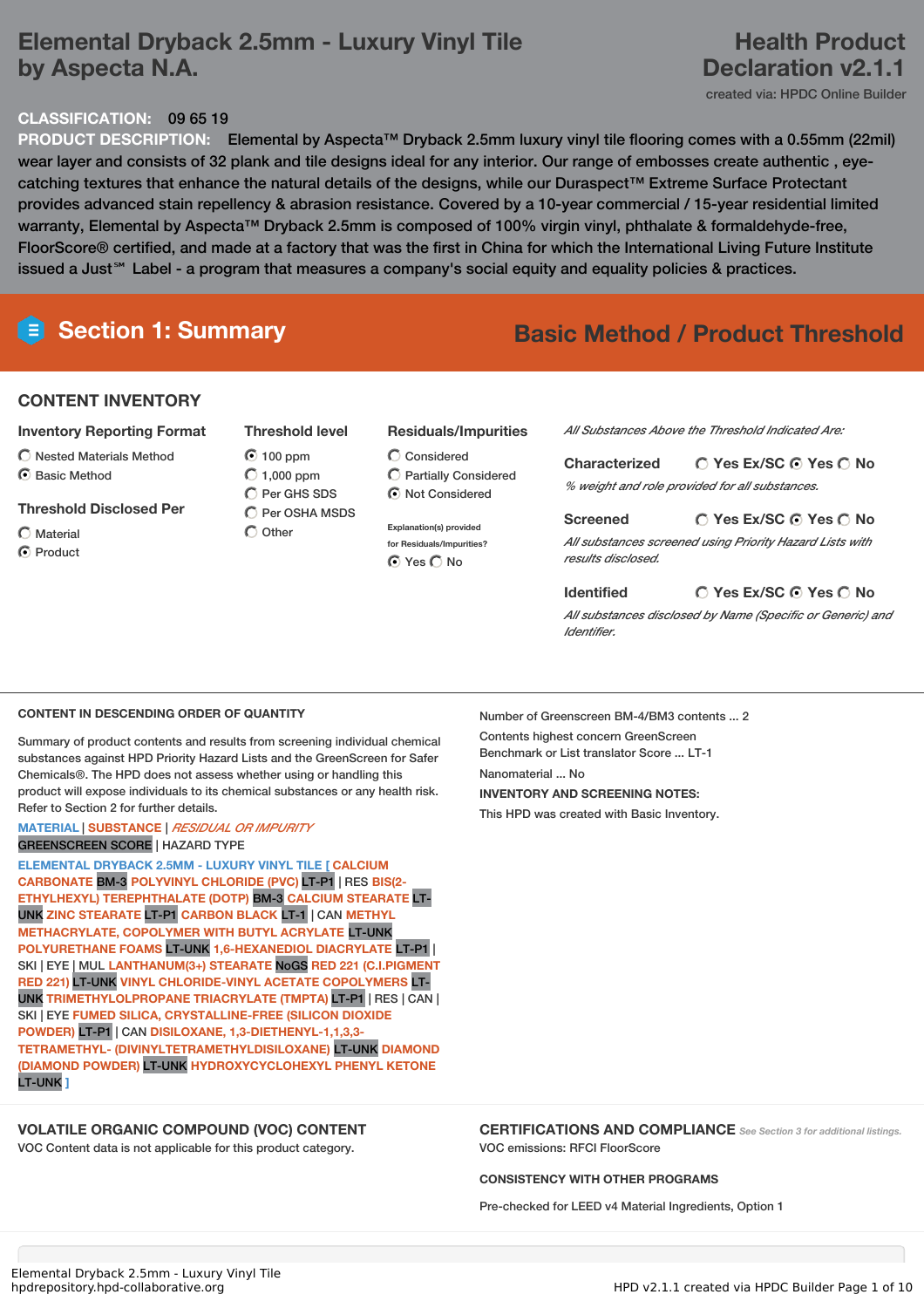Third Party Verified?

 $\bigcirc$  Yes  $\odot$  No

PREPARER: Self-Prepared VERIFIER: VERIFICATION #:

SCREENING DATE: 2019-04-05 PUBLISHED DATE: 2019-04-05 EXPIRY DATE: 2022-04-05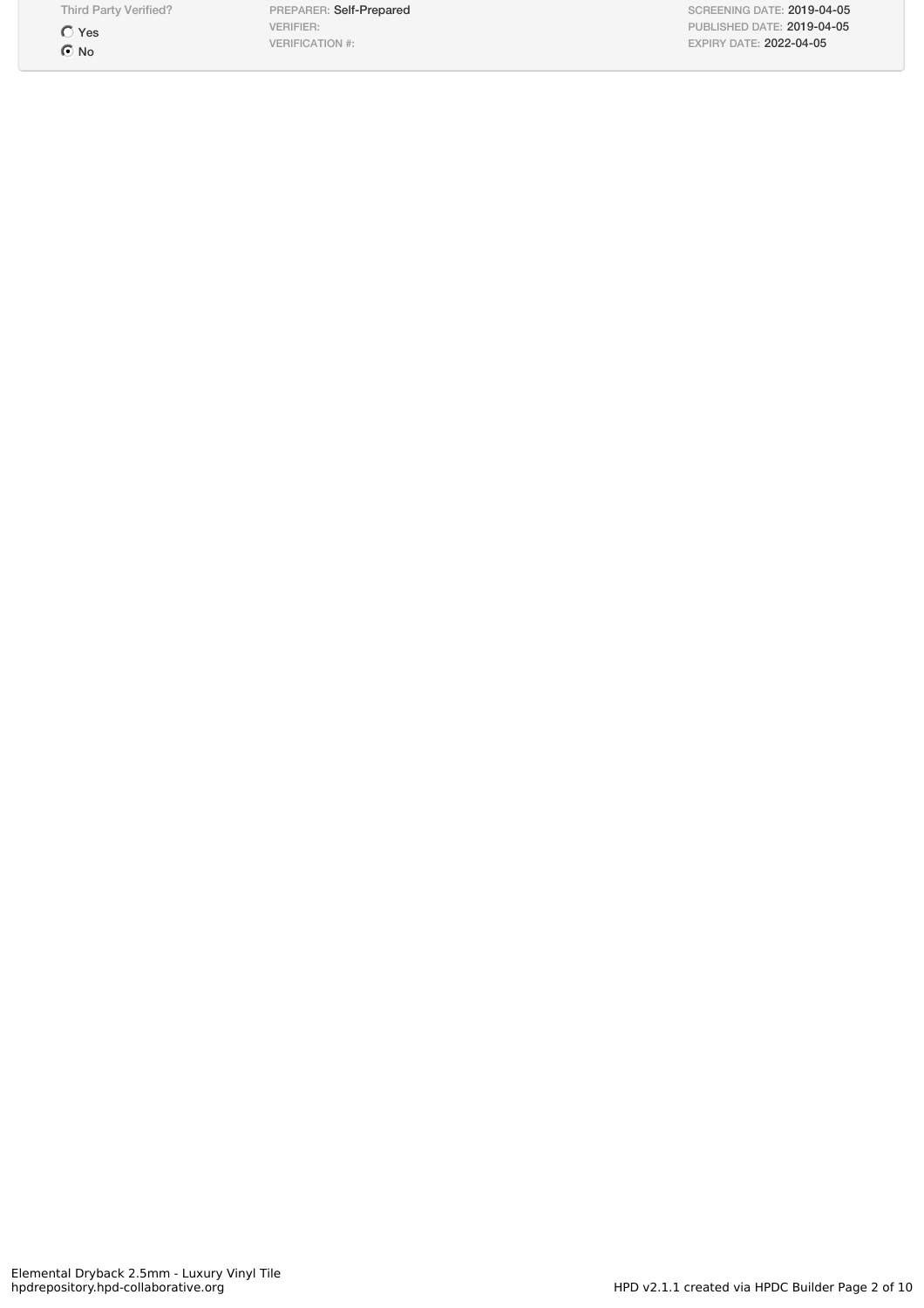This section lists contents in a product based on specific threshold(s) and reports detailed health information including hazards. This *HPD uses the inventory method indicated above, which is one of three possible methods:*

- *Basic Inventory method with Product-level threshold.*
- *Nested Material Inventory method with Product-level threshold*
- *Nested Material Inventory method with individual Material-level thresholds*

Definitions and requirements for the three inventory methods and requirements for each data field can be found in the HPD Open *Standard version 2.1, available on the HPDC website at: [www.hpd-collaborative.org/hpd-2-1-standard](http://www.hpd-collaborative.org/hpd-2-1-standard)*

### **ELEMENTAL DRYBACK 2.5MM - LUXURY VINYL TILE**

PRODUCT THRESHOLD: 100 ppm **RESIDUALS AND IMPURITIES CONSIDERED:** No

RESIDUALS AND IMPURITIES NOTES: While Elemental by Aspecta™ Dryback 2.5mm does not meet the qualifications for "Residuals & Impurities - Considered" per HPDC's Emerging Best Practices , we have: 1) disclosed all known, intentionally-added ingredients; 2) tested this product to ensure it is free of red list heavy metals, phthalate-free, formaldehyde-free, complies with REACH SVHC, and meets VOC emissions/indoor air quality requirements per FloorScore® / California Section 01350.

OTHER PRODUCT NOTES: All known, intentionally-added ingredients of Elemental by Aspecta Dryback 2.5mm are disclosed in this HPD.

| <b>CALCIUM CARBONATE</b>               |                                                                |          |                                     | ID: 471-34-1  |
|----------------------------------------|----------------------------------------------------------------|----------|-------------------------------------|---------------|
|                                        | HAZARD SCREENING METHOD: Pharos Chemical and Materials Library |          | HAZARD SCREENING DATE: 2019-04-05   |               |
| %: 57.2560 - 59.7820                   | GS: BM-3                                                       | RC: None | NANO: No                            | ROLE: Filler  |
| <b>HAZARD TYPE</b>                     | <b>AGENCY AND LIST TITLES</b>                                  | WARNINGS |                                     |               |
|                                        | No hazards found                                               |          |                                     |               |
| <b>SUBSTANCE NOTES:</b>                |                                                                |          |                                     |               |
|                                        |                                                                |          |                                     |               |
| <b>POLYVINYL CHLORIDE (PVC)</b>        |                                                                |          |                                     | ID: 9002-86-2 |
|                                        | HAZARD SCREENING METHOD: Pharos Chemical and Materials Library |          | HAZARD SCREENING DATE: 2019-04-05   |               |
| %: $31.3390 - 33.8650$                 | GS: LT-P1                                                      | RC: None | NANO: No                            | ROLE: Polymer |
| <b>HAZARD TYPE</b>                     | AGENCY AND LIST TITLES                                         | WARNINGS |                                     |               |
| <b>RESPIRATORY</b>                     | <b>AOEC - Asthmagens</b>                                       |          | Asthmagen (Rs) - sensitizer-induced |               |
| <b>SUBSTANCE NOTES:</b>                |                                                                |          |                                     |               |
| BIS(2-ETHYLHEXYL) TEREPHTHALATE (DOTP) |                                                                |          |                                     | ID: 6422-86-2 |
|                                        | HAZARD SCREENING METHOD: Pharos Chemical and Materials Library |          | HAZARD SCREENING DATE: 2019-04-05   |               |
|                                        |                                                                |          |                                     |               |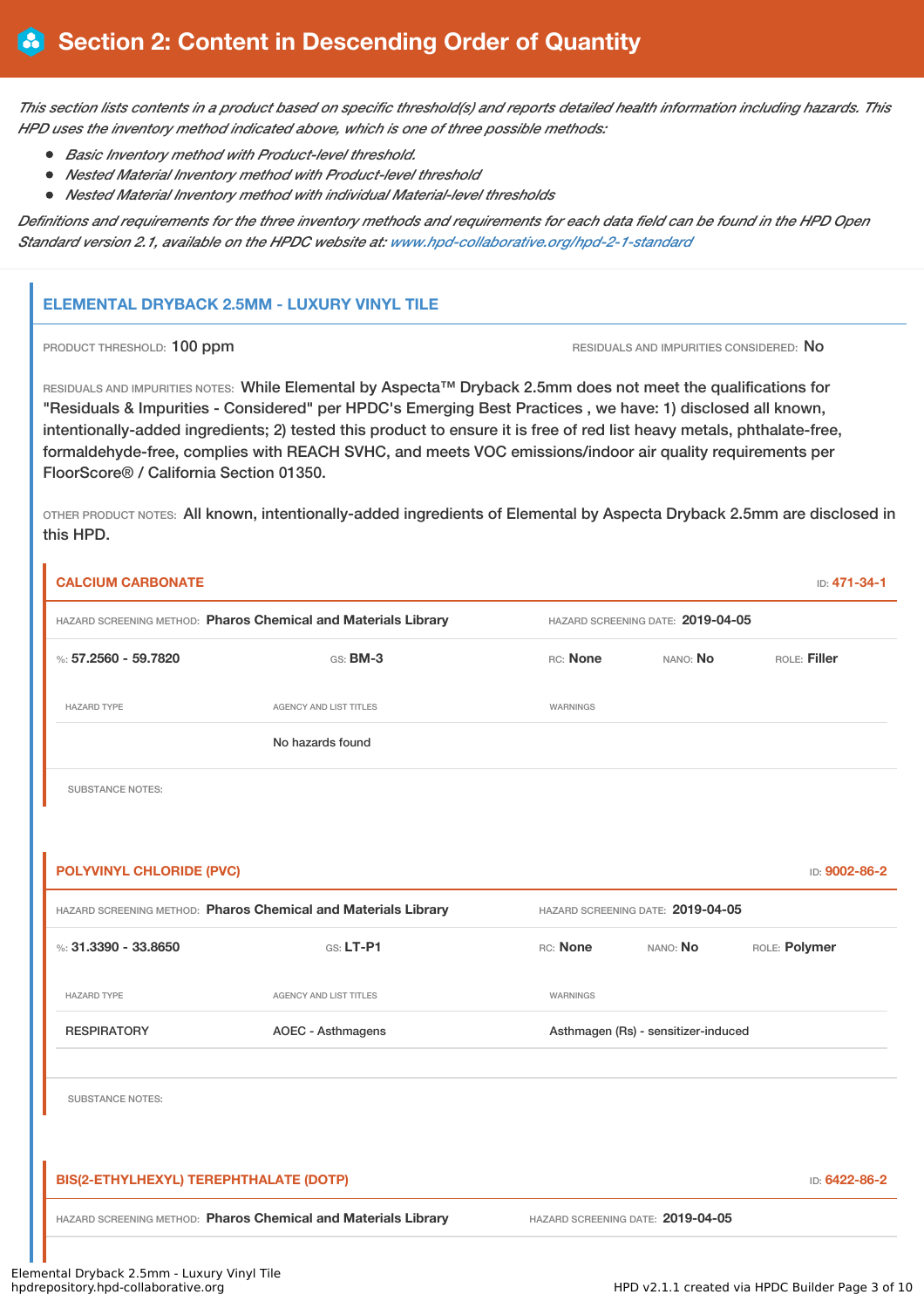| %: 10.3094 - 11.1514                                                                                                                         | $GS:$ BM-3             | RC: None | nano: <b>No</b> | ROLE: <b>Plasticizer</b> |  |
|----------------------------------------------------------------------------------------------------------------------------------------------|------------------------|----------|-----------------|--------------------------|--|
|                                                                                                                                              |                        |          |                 |                          |  |
| <b>HAZARD TYPE</b>                                                                                                                           | AGENCY AND LIST TITLES | WARNINGS |                 |                          |  |
|                                                                                                                                              | No hazards found       |          |                 |                          |  |
| and contract and the foreign of Maria Hampinghalatic comments of all the base of a continuated and the contract and all the contract the set |                        |          |                 |                          |  |

SUBSTANCE NOTES: Also known as Dioctyl terephthalate, or DOTP, this plasticizer has undergone a full toxicological screening through GreenScreen and achieved a Benchmark 3 out of a possible 4, whereas phthalate plasticizers typically achieve a Benchmark 1.

| <b>CALCIUM STEARATE</b>                                        |                               |                                   |          | ID: 1592-23-0    |  |
|----------------------------------------------------------------|-------------------------------|-----------------------------------|----------|------------------|--|
| HAZARD SCREENING METHOD: Pharos Chemical and Materials Library |                               | HAZARD SCREENING DATE: 2019-04-05 |          |                  |  |
| %: $0.3786 - 0.5049$                                           | GS: LT-UNK                    | RC: None                          | NANO: No | ROLE: Stabilizer |  |
| <b>HAZARD TYPE</b>                                             | <b>AGENCY AND LIST TITLES</b> | <b>WARNINGS</b>                   |          |                  |  |
|                                                                | No hazards found              |                                   |          |                  |  |
| <b>SUBSTANCE NOTES:</b>                                        |                               |                                   |          |                  |  |

| <b>ZINC STEARATE</b>                                           |                        |          |                                   | ID: 557-05-1     |  |
|----------------------------------------------------------------|------------------------|----------|-----------------------------------|------------------|--|
| HAZARD SCREENING METHOD: Pharos Chemical and Materials Library |                        |          | HAZARD SCREENING DATE: 2019-04-05 |                  |  |
| %: $0.3786 - 0.5049$                                           | $GS: LT-P1$            | RC: None | NANO: No                          | ROLE: Stabilizer |  |
| <b>HAZARD TYPE</b>                                             | AGENCY AND LIST TITLES | WARNINGS |                                   |                  |  |
|                                                                | No hazards found       |          |                                   |                  |  |
|                                                                |                        |          |                                   |                  |  |

SUBSTANCE NOTES:

| <b>CARBON BLACK</b>  |                                                                |                         |                                       | ID: 1333-86-4                                             |
|----------------------|----------------------------------------------------------------|-------------------------|---------------------------------------|-----------------------------------------------------------|
|                      | HAZARD SCREENING METHOD: Pharos Chemical and Materials Library |                         | HAZARD SCREENING DATE: 2019-04-05     |                                                           |
| %: $0.0674 - 0.0674$ | $GS: LT-1$                                                     | RC: None                | NANO: <b>No</b>                       | ROLE: Pigment                                             |
| <b>HAZARD TYPE</b>   | <b>AGENCY AND LIST TITLES</b>                                  | WARNINGS                |                                       |                                                           |
| <b>CANCER</b>        | US CDC - Occupational Carcinogens                              | Occupational Carcinogen |                                       |                                                           |
| <b>CANCER</b>        | CA EPA - Prop 65                                               |                         |                                       | Carcinogen - specific to chemical form or exposure route  |
| <b>CANCER</b>        | <b>IARC</b>                                                    | occupational sources    |                                       | Group 2B - Possibly carcinogenic to humans - inhaled from |
| <b>CANCER</b>        | <b>MAK</b>                                                     |                         | but not sufficient for classification | Carcinogen Group 3B - Evidence of carcinogenic effects    |
|                      |                                                                |                         |                                       |                                                           |

SUBSTANCE NOTES: Carbon black (as airborne, unbound particles) is considered a carcinogen. This substance, as used in this product, is bound within the product and is unable to be inhaled or ingested through normal product use. Thus, the hazards usually associated with this substance are not applicable to this product.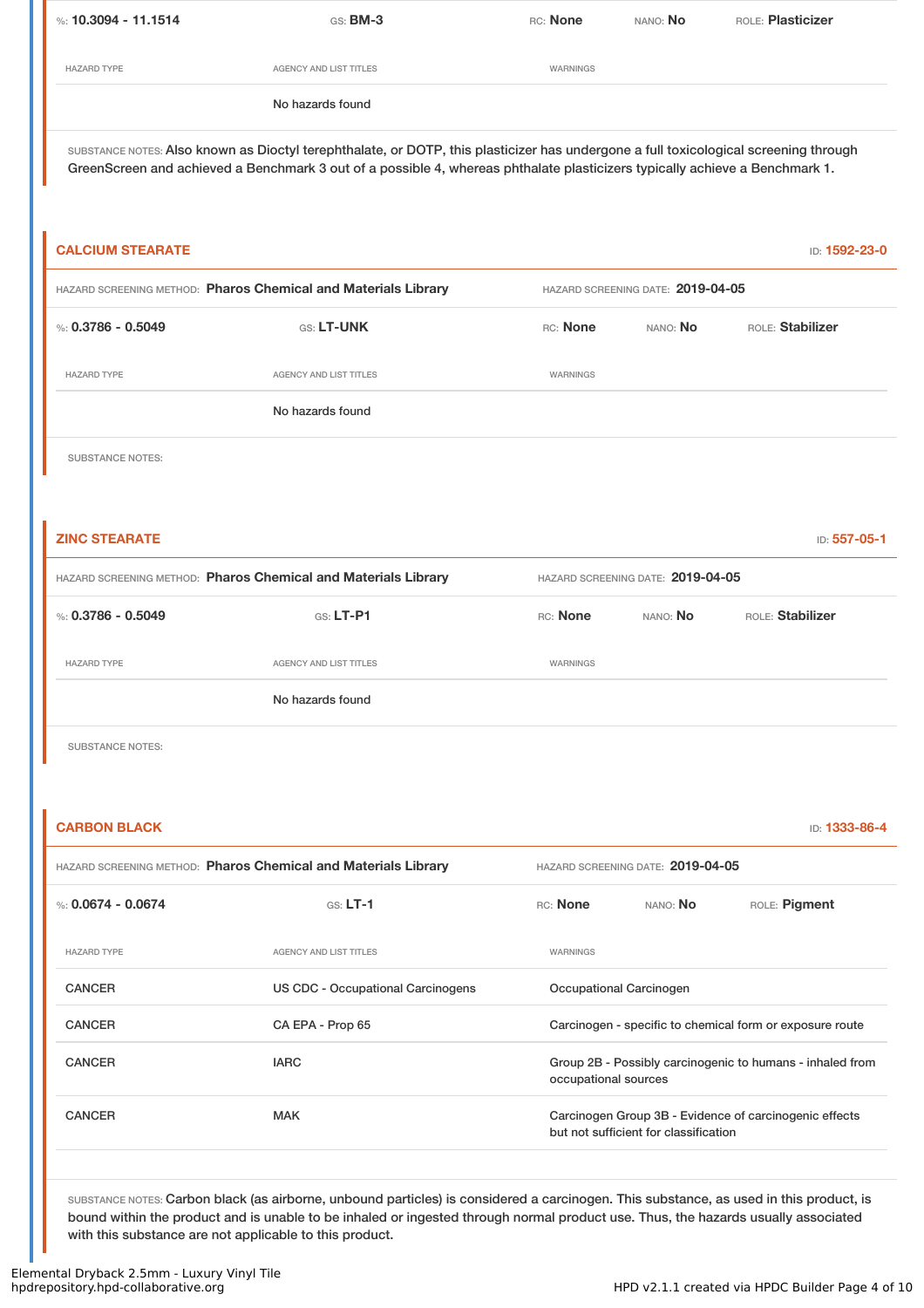| <b>METHYL METHACRYLATE, COPOLYMER WITH BUTYL ACRYLATE</b>      |                        |          |                                   | ID: 25852-37-3        |
|----------------------------------------------------------------|------------------------|----------|-----------------------------------|-----------------------|
| HAZARD SCREENING METHOD: Pharos Chemical and Materials Library |                        |          | HAZARD SCREENING DATE: 2019-04-05 |                       |
| %: 0.0623 - 0.0623                                             | <b>GS: LT-UNK</b>      | RC: None | NANO: <b>No</b>                   | <b>ROLE:</b> Modifier |
| <b>HAZARD TYPE</b>                                             | AGENCY AND LIST TITLES | WARNINGS |                                   |                       |
|                                                                | No hazards found       |          |                                   |                       |

SUBSTANCE NOTES:

| <b>POLYURETHANE FOAMS</b>                                      |                        |          |                                   | ID: 9009-54-5 |
|----------------------------------------------------------------|------------------------|----------|-----------------------------------|---------------|
| HAZARD SCREENING METHOD: Pharos Chemical and Materials Library |                        |          | HAZARD SCREENING DATE: 2019-04-05 |               |
| %: $0.0390 - 0.0780$                                           | GS: LT-UNK             | RC: None | NANO: No                          | ROLE: Polymer |
| <b>HAZARD TYPE</b>                                             | AGENCY AND LIST TITLES | WARNINGS |                                   |               |
|                                                                | No hazards found       |          |                                   |               |
|                                                                |                        |          |                                   |               |

SUBSTANCE NOTES:

#### **1,6-HEXANEDIOL DIACRYLATE** ID: **13048-33-4**

| <b>HAZARD SCREENING METHOD: Pharos Chemical and Materials Library</b> |                                                | HAZARD SCREENING DATE: 2019-04-05 |          |                                      |                                                         |
|-----------------------------------------------------------------------|------------------------------------------------|-----------------------------------|----------|--------------------------------------|---------------------------------------------------------|
| %: $0.0260 - 0.0325$                                                  | $G.S.$ LT-P1                                   |                                   | RC: None | NANO: No                             | ROLE: UV Acrylic Layer                                  |
| <b>HAZARD TYPE</b>                                                    | AGENCY AND LIST TITLES                         |                                   | WARNINGS |                                      |                                                         |
| <b>SKIN IRRITATION</b>                                                | EU - GHS (H-Statements)                        |                                   |          | H315 - Causes skin irritation        |                                                         |
| <b>SKIN SENSITIZE</b>                                                 | EU - GHS (H-Statements)                        |                                   |          |                                      | H317 - May cause an allergic skin reaction              |
| <b>EYE IRRITATION</b>                                                 | EU - GHS (H-Statements)                        |                                   |          | H319 - Causes serious eye irritation |                                                         |
| <b>MULTIPLE</b>                                                       | German FEA - Substances Hazardous to<br>Waters |                                   |          | Class 2 - Hazard to Waters           |                                                         |
| <b>SKIN SENSITIZE</b>                                                 | <b>MAK</b>                                     |                                   |          |                                      | Sensitizing Substance Sh - Danger of skin sensitization |

SUBSTANCE NOTES: 1,6-hexanediol diacrylate (as a liquid) is considered a skin and eye irritant. This substance, as used in this product, is bound within the product and does not come into contact with the skin or eyes through normal product use. Thus, the hazards usually associated with this substance are not applicable to this product.

| <b>LANTHANUM(3+) STEARATE</b>                                  |                 |          |                                     | <b>ID: 14741-67-4</b> |  |
|----------------------------------------------------------------|-----------------|----------|-------------------------------------|-----------------------|--|
| HAZARD SCREENING METHOD: Pharos Chemical and Materials Library |                 |          | HAZARD SCREENING DATE: 2019-04-05   |                       |  |
| %: 0.0252 - 0.0252                                             | <b>GS: NoGS</b> | RC: None | <b>ROLE: Stabilizer</b><br>NANO: NO |                       |  |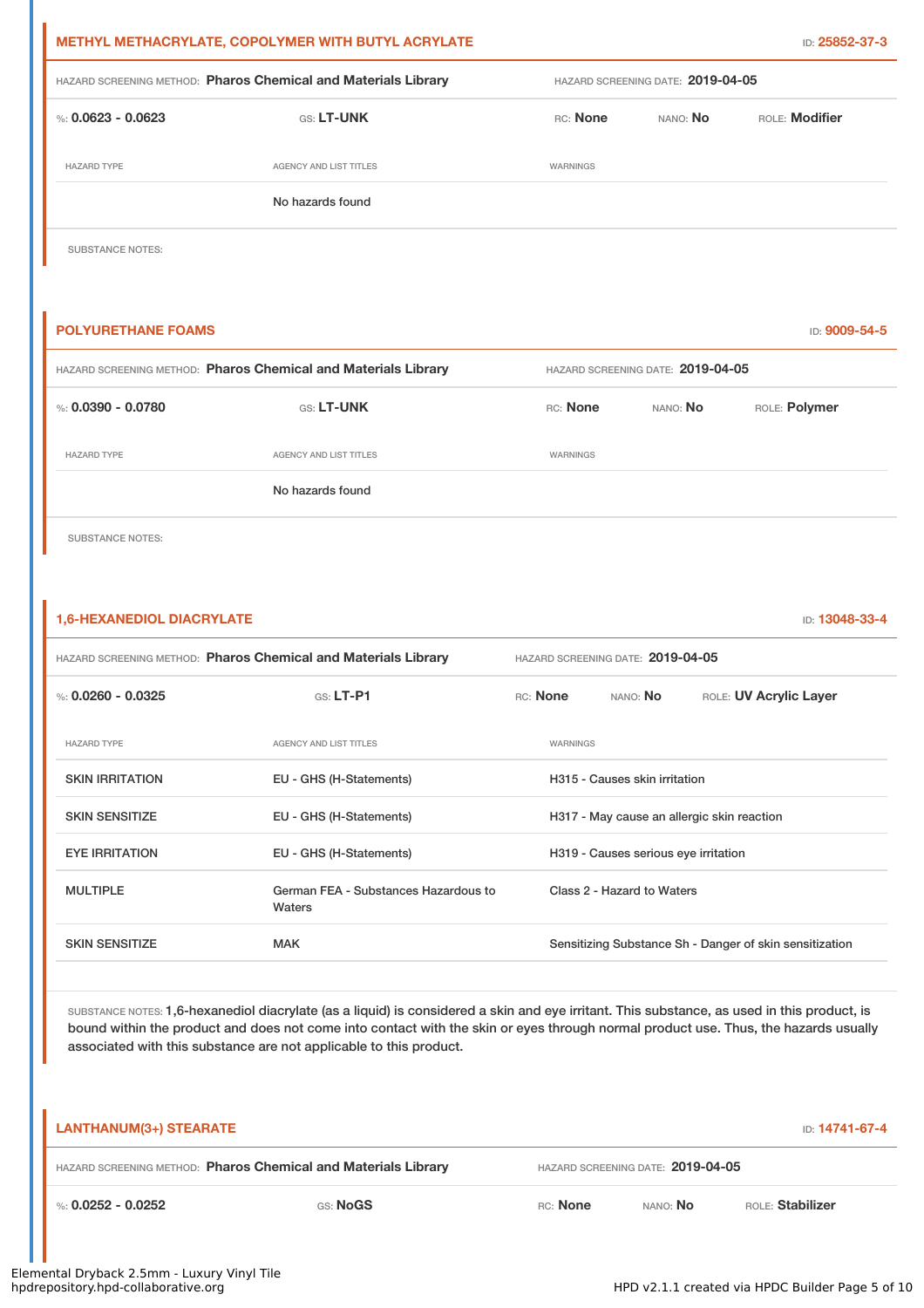HAZARD TYPE **AGENCY AND LIST TITLES** WARNINGS

No hazards found

SUBSTANCE NOTES:

| <b>RED 221 (C.I.PIGMENT RED 221)</b><br><b>ID: 61815-09-6</b>  |                               |                                   |                 |             |
|----------------------------------------------------------------|-------------------------------|-----------------------------------|-----------------|-------------|
| HAZARD SCREENING METHOD: Pharos Chemical and Materials Library |                               | HAZARD SCREENING DATE: 2019-04-05 |                 |             |
| %: $0.0185 - 0.0185$                                           | GS: LT-UNK                    | RC: None                          | NANO: <b>No</b> | $ROE$ : Ink |
| <b>HAZARD TYPE</b>                                             | <b>AGENCY AND LIST TITLES</b> | WARNINGS                          |                 |             |
|                                                                | No hazards found              |                                   |                 |             |
|                                                                |                               |                                   |                 |             |

SUBSTANCE NOTES:

| <b>VINYL CHLORIDE-VINYL ACETATE COPOLYMERS</b> |                                                                |          |                                   | ID: 9003-22-9 |
|------------------------------------------------|----------------------------------------------------------------|----------|-----------------------------------|---------------|
|                                                | HAZARD SCREENING METHOD: Pharos Chemical and Materials Library |          | HAZARD SCREENING DATE: 2019-04-05 |               |
| %: 0.0185 - 0.0185                             | <b>GS: LT-UNK</b>                                              | RC: None | NANO: No                          | $ROE$ : Ink   |
| <b>HAZARD TYPE</b>                             | AGENCY AND LIST TITLES                                         | WARNINGS |                                   |               |
|                                                | No hazards found                                               |          |                                   |               |

SUBSTANCE NOTES:

**TRIMETHYLOLPROPANE TRIACRYLATE (TMPTA)** ID: **15625-89-5** HAZARD SCREENING METHOD: **Pharos Chemical and Materials Library** HAZARD SCREENING DATE: **2019-04-05** %: **0.0130 - 0.0325** GS: **LT-P1** RC: **None** NANO: **No** ROLE: **UV Acrylic Layer** HAZARD TYPE AGENCY AND LIST TITLES WARNINGS RESPIRATORY **AOEC - Asthmagens** Asthmagen (Rs) - sensitizer-induced CANCER **IARC** IARC **GROUP 2B - Possibly carcinogenic to humans** SKIN IRRITATION **EU - GHS (H-Statements)** H315 - Causes skin irritation SKIN SENSITIZE **EU - GHS (H-Statements)** H317 - May cause an allergic skin reaction EYE IRRITATION EU - GHS (H-Statements) H319 - Causes serious eye irritation SKIN SENSITIZE **SENSITIZE** MAK MAK Sensitizing Substance Sh - Danger of skin sensitization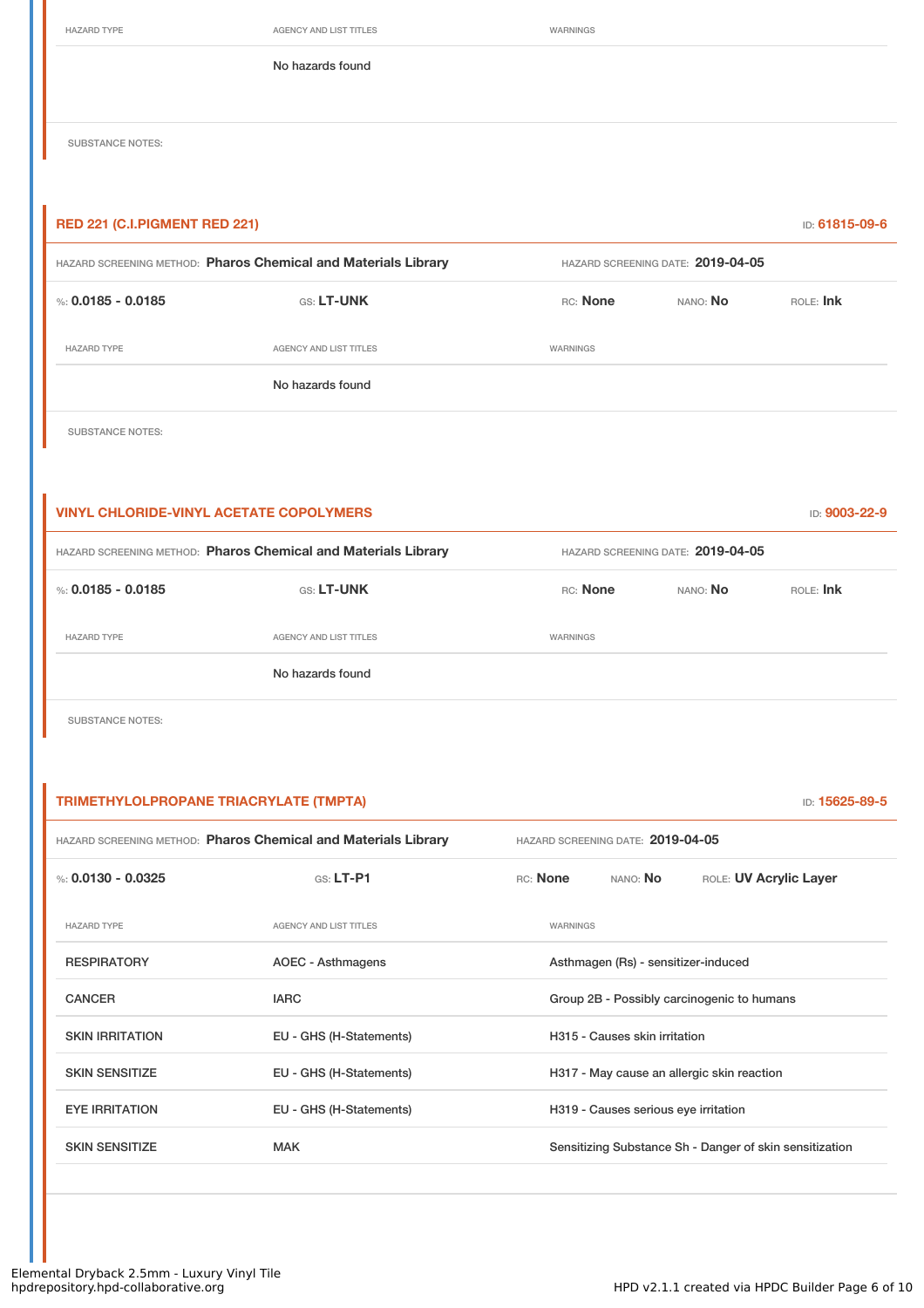SUBSTANCE NOTES: Trimethylolpropane triacrylate (TMPTA) is considered a skin and eye irritant and a possible carcinogen (in its liquid state). This substance, as used in this product, is bound within the product and does not come into contact with the skin or eyes, nor can it be inhaled or ingested, through normal product use. Thus, the hazards usually associated with this substance are not applicable to this product.

# **FUMED SILICA, CRYSTALLINE-FREE (SILICON DIOXIDE POWDER)** ID: **112945-52-5** HAZARD SCREENING METHOD: **Pharos Chemical and Materials Library** HAZARD SCREENING DATE: **2019-04-05** %: **0.0065 - 0.0195** GS: **LT-P1** RC: **None** NANO: **No** ROLE: **UV Acrylic Layer** HAZARD TYPE AGENCY AND LIST TITLES WARNINGS CANCER **CANCER** Japan - GHS **Japan - GHS** Carcinogenicity - Category 1A CANCER **Australia - GHS** Australia - GHS H350i - May cause cancer by inhalation SUBSTANCE NOTES: Fumed silica, crystalline-free (also known as silicon dioxide powder) is a transparent to gray, odorless, tasteless powder and is considered a carcinogen (in its unbound state). This substance, as used in this product, is bound within the product and is unable to be inhaled or ingested through normal product use. Thus, the hazards usually associated with this substance are not applicable to this product. **DISILOXANE, 1,3-DIETHENYL-1,1,3,3-TETRAMETHYL- (DIVINYLTETRAMETHYLDISILOXANE)** ID: **2627-95-4** HAZARD SCREENING METHOD: **Pharos Chemical and Materials Library** HAZARD SCREENING DATE: **2019-04-05** %: **0.0065 - 0.0130** GS: **LT-UNK** RC: **None** NANO: **No** ROLE: **UV Acrylic Layer** HAZARD TYPE **AGENCY AND LIST TITLES** WARNINGS No hazards found SUBSTANCE NOTES: **DIAMOND (DIAMOND POWDER)** ID: **7782-40-3** HAZARD SCREENING METHOD: **Pharos Chemical and Materials Library** HAZARD SCREENING DATE: **2019-04-05** %: **0.0065 - 0.0065** GS: LT-UNK RC: None NANO: No ROLE: UV Acrylic Layer HAZARD TYPE **AGENCY AND LIST TITLES AGENCY AND LIST TITLES** No hazards found SUBSTANCE NOTES: **HYDROXYCYCLOHEXYL PHENYL KETONE** ID: **947-19-3** HAZARD SCREENING METHOD: **Pharos Chemical and Materials Library** HAZARD SCREENING DATE: **2019-04-05** %: **0.0039 - 0.0078** GS: LT-UNK RC: None NANO: No ROLE: UV Acrylic Layer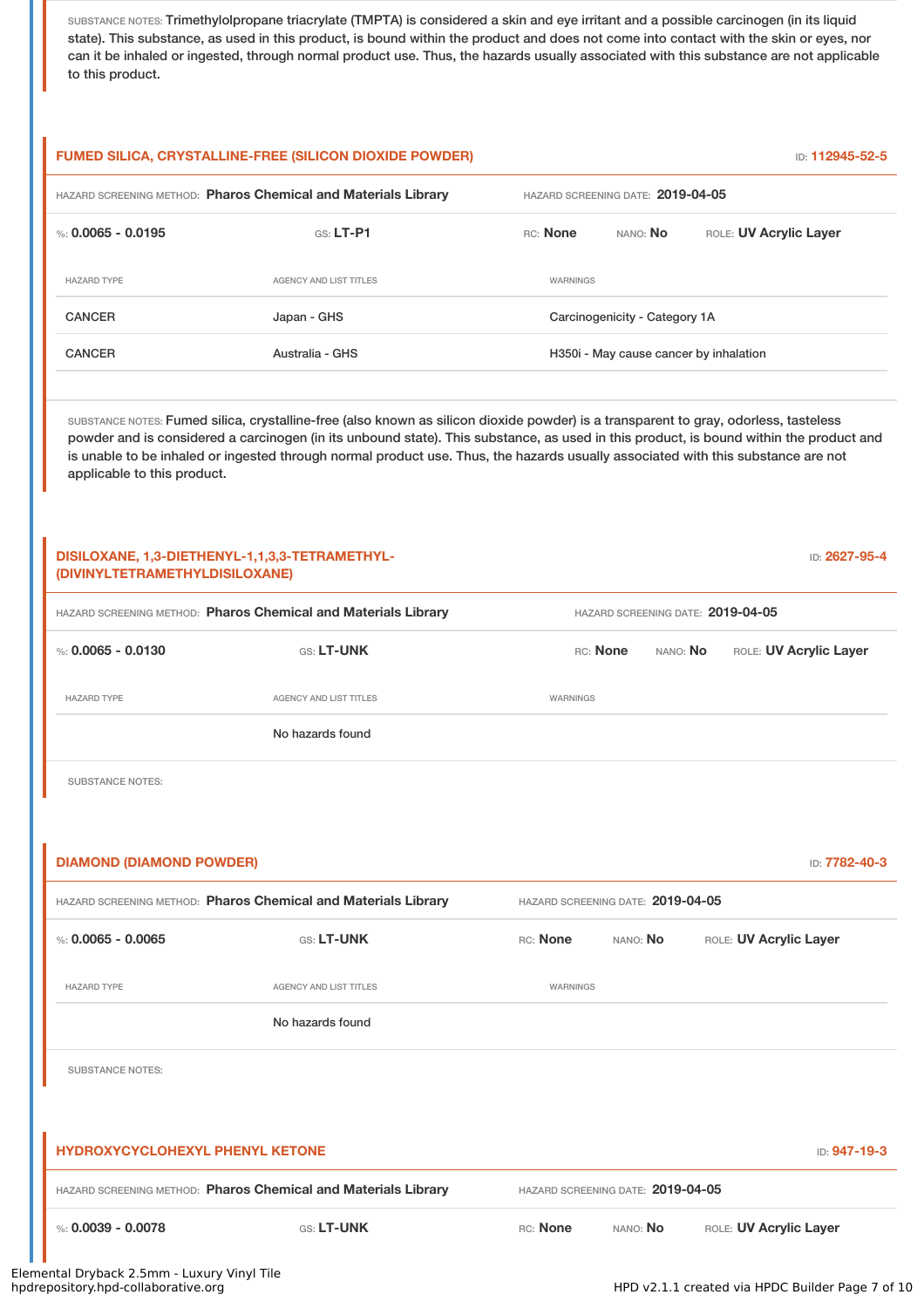No hazards found

SUBSTANCE NOTES: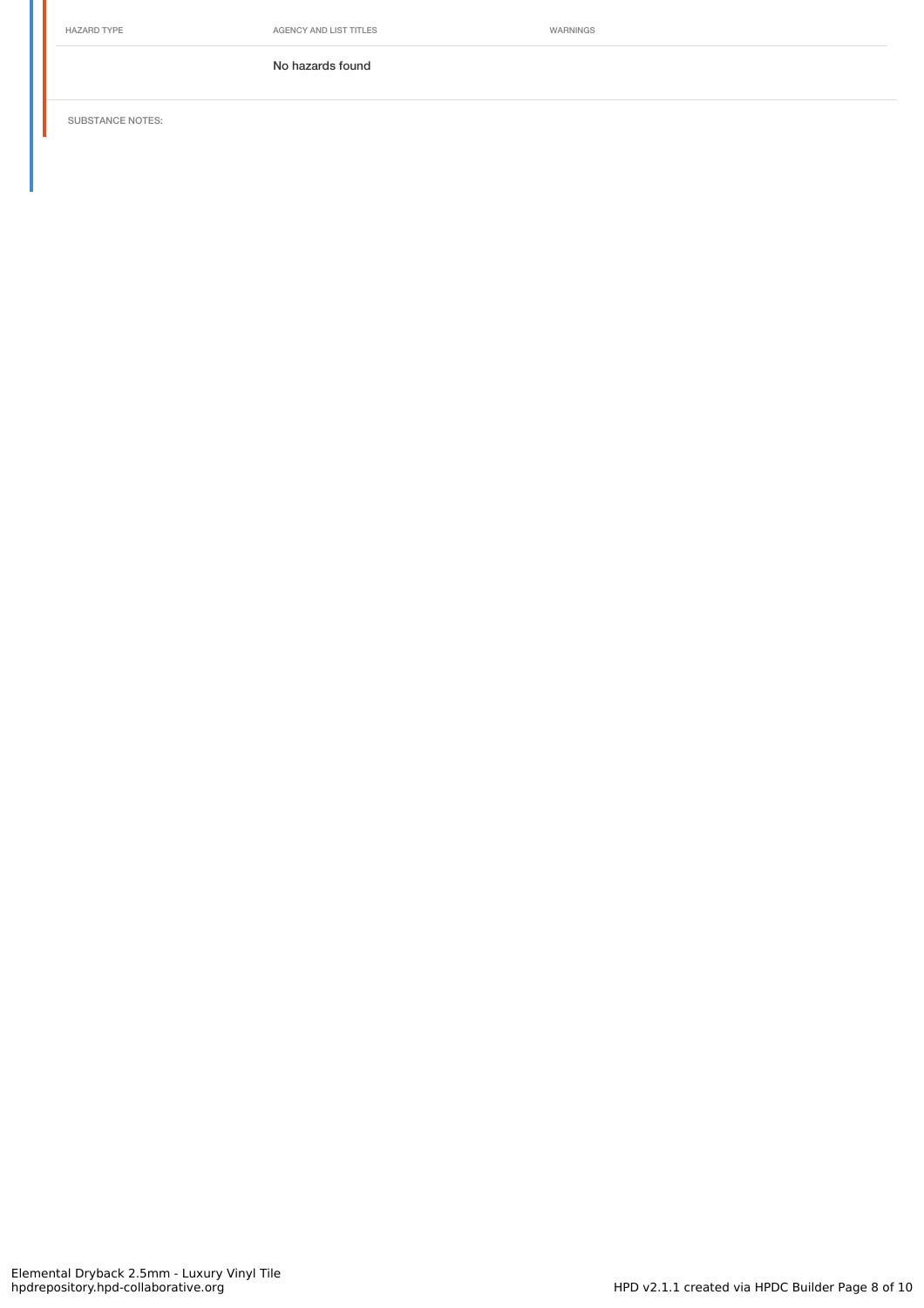This section lists applicable certification and standards compliance information for VOC emissions and VOC content. Other types of *health or environmental performance testing or certifications completed for the product may be provided.*

| <b>VOC EMISSIONS</b>                                                                                                                                     | <b>RFCI FloorScore</b>                  |                                          |                                                                  |  |
|----------------------------------------------------------------------------------------------------------------------------------------------------------|-----------------------------------------|------------------------------------------|------------------------------------------------------------------|--|
| CERTIFYING PARTY: Third Party<br>APPLICABLE FACILITIES: AII<br>CERTIFICATE URL:<br>https://www.scscertified.com/products/cert_pdfs/AspectaNA_2018_SCSFS- | <b>ISSUE DATE:</b><br>$2018 - 12$<br>01 | <b>EXPIRY DATE:</b><br>$2019 - 11$<br>30 | <b>CERTIFIER OR LAB:</b><br><b>SCS Global</b><br><b>Services</b> |  |
| 03808_s2.pdf                                                                                                                                             |                                         |                                          |                                                                  |  |

CERTIFICATION AND COMPLIANCE NOTES:

# **H** Section 4: Accessories

This section lists related products or materials that the manufacturer requires or recommends for installation (such as adhesives or fasteners), maintenance, cleaning, or operations. For information relating to the contents of these related products, refer to their *applicable Health Product Declarations, if available.*

#### **PREVAIL 3500 HARD SET ADHESIVE** HPD URL: **No HPD Available**

CONDITION WHEN RECOMMENDED OR REQUIRED AND/OR OTHER NOTES:

One of three recommended adhesive choices for this product. Refer to the professional installation manual for additional details.

**PREVAIL 4000 TWO-PART EPOXY** HPD URL: **No HPD Available**

CONDITION WHEN RECOMMENDED OR REQUIRED AND/OR OTHER NOTES:

One of three recommended adhesive choices for this product. Refer to the professional installation manual for additional details.

**PREVAIL 6000 PRESSURE SENSITIVE ADHESIVE (PSA)** HPD URL: **No HPD Available**

CONDITION WHEN RECOMMENDED OR REQUIRED AND/OR OTHER NOTES:

One of three recommended adhesive choices for this product. Refer to the professional installation manual for additional details.

# **Section 5: General Notes**

To preserve manufacturers full warranty, the use of recommended adhesives noted above is required. All recommended adhesives are FloorScore® certified for good indoor air quality. Additional information available upon request.